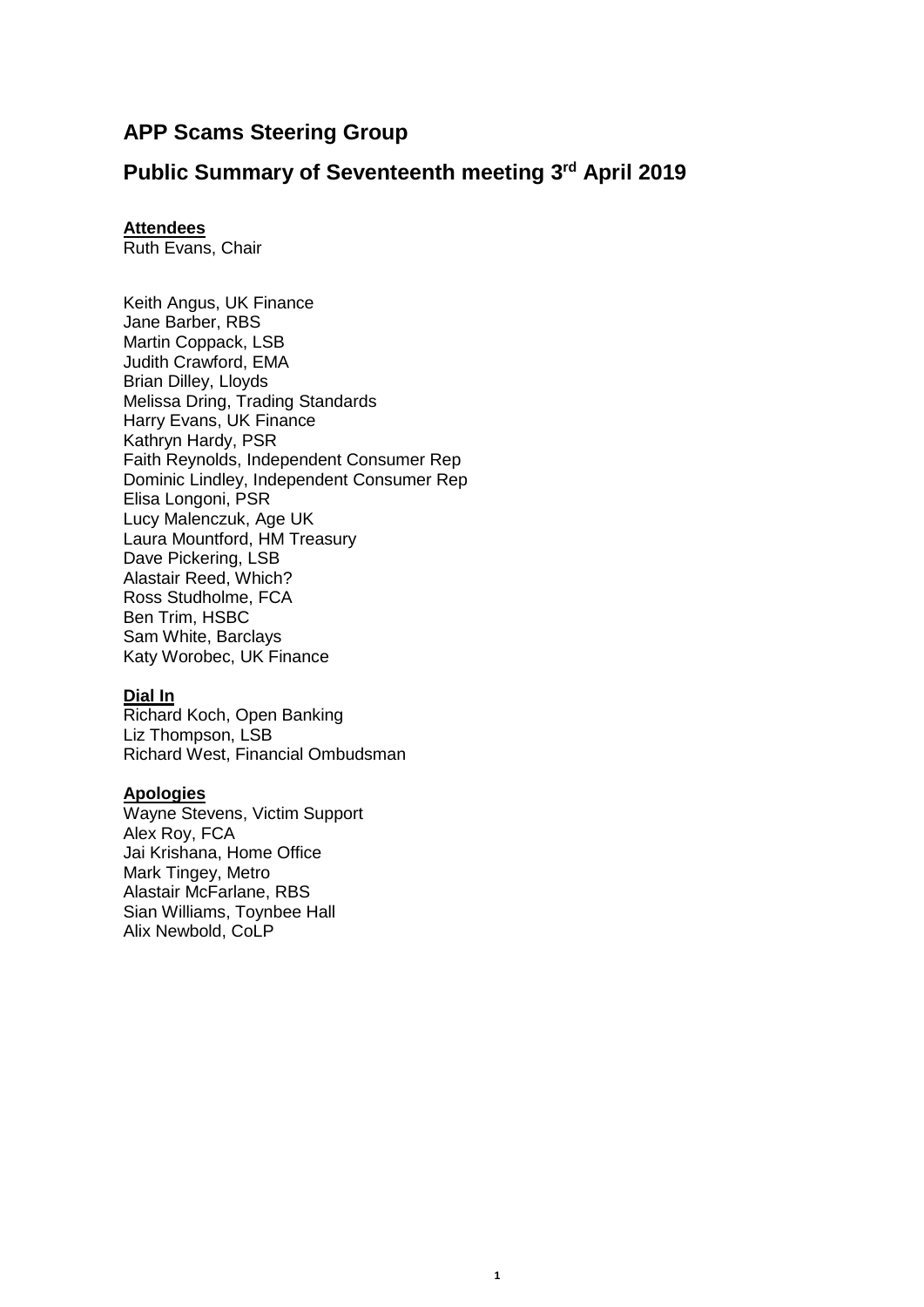### **Update on CRM Code involving PISPs**

There was a verbal update from the LSB on their meeting with Open Banking, the FCA and the PSR the previous week. It was agreed that, going forward, this group would develop a plan and engage with the LSB on how the Code will affect PISPs. It was agreed that this future group will include consumer representatives.

## **MOU Sign Off**

The LSB tabled their updated MOU that sets out how the Steering Group and LSB will work together during the handover period for discussion by the Steering Group.

## **LSB Governance**

There was also discussion about the governance process for maintaining the CRM Code. This included discussion about how best to retain the knowledge of the Steering Group and ensure the views of all relevant stakeholders, including consumer groups, are appropriately taken into account.

#### **Update on the Practitioners Guide and Consumer Q&A**

A draft of the practitioner's guide is being finalised. The LSB and consumer representatives also confirmed that a draft of Consumer Guide and Q&A are in progress.

Several members of the Steering Group have agreed to work together on consumer education and aspirational messages. It was agreed that it is important not to overburden consumers with information and instead work on key messages.

## **CRM code Sign Off**

The update to the CRM code to reflect the reimbursement principle for scenarios where both the consumer and one or both PSPs did not meet their standards ('shared blame') and some minor changes for accuracy were agreed. This includes the decision on 'shared blame reimbursement principle.' This means that if the if the receiving OR sending PSP is liable AND the customer is liable then the customer will receive 50% of their claim back. If the receiving bank, the sending bank AND the customer are liable then the customer will receive 66% of their claim back.

The Code was then locked down. No further changes will be made prior to going live.

#### **Update on PSP Adoption of the Code**

All UK Finance members have been made aware of the code and there have been several presentations to members. There have also been specific discussions with building societies and smaller PSPs in parallel. A number of PSPs have enquired about signing up to the Code.

#### **Update on long term funding mechanism**

UK Finance provided an update on the Long-Term funding for the No Blame fund, discussions of which remain in progress.

#### **Minutes**

Minutes were formally approved for meetings on  $8<sup>th</sup>$  February 19<sup>th</sup> February, 26<sup>th</sup> February and the 15th March 2019.